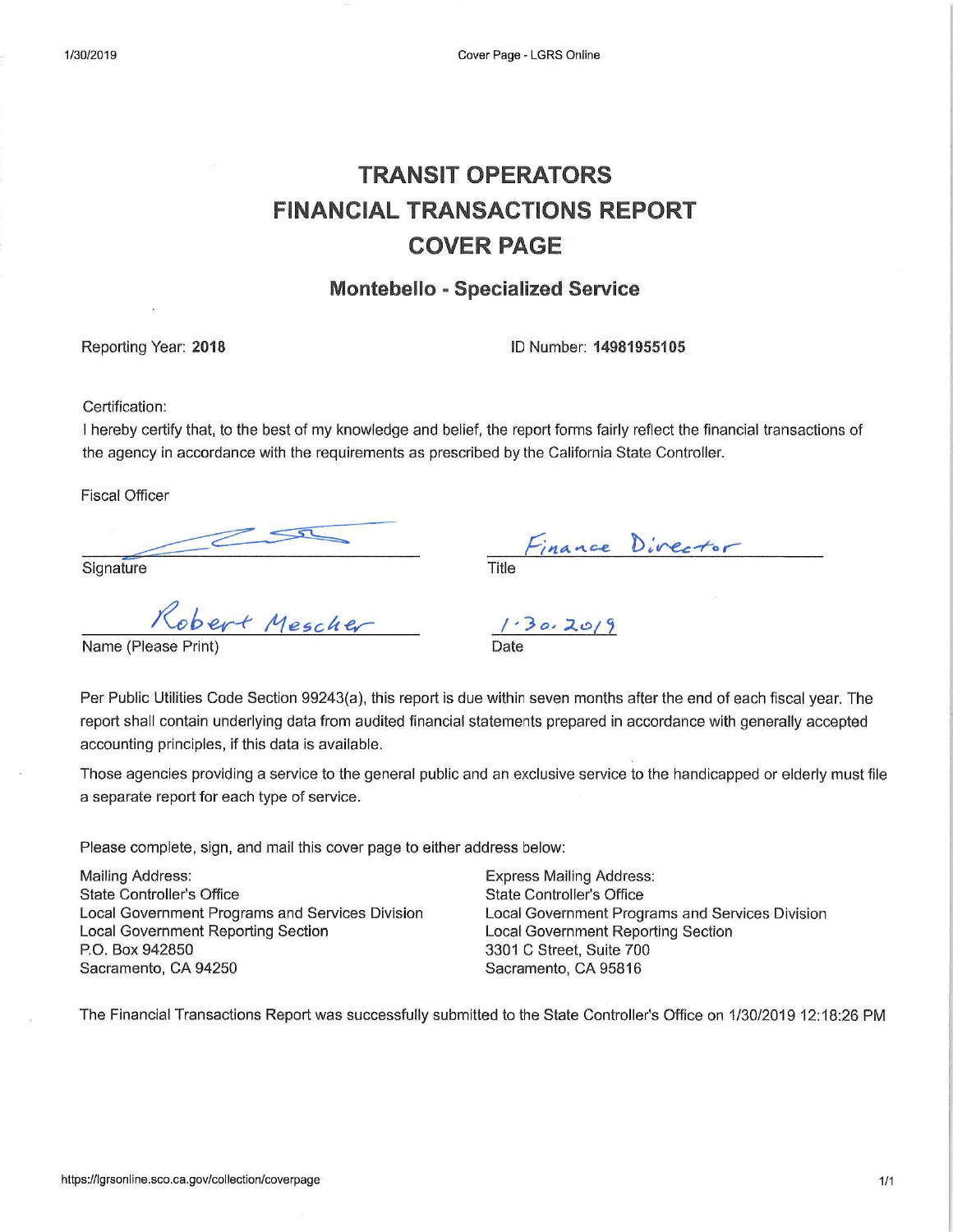# **Supplement to the Annual Report of Transit Operations**

| <b>Transit Operation ID Number:</b> | 14981955105                      |  |  |
|-------------------------------------|----------------------------------|--|--|
| <b>Name of Transit Operation:</b>   | Montebello - Specialized Service |  |  |

Mark the appropriate box below to indicate the month ending date of your agency's fiscal year. Report data for that period only.

September 2017

 $\vert x \vert$ **June 2018** 

Return this form to the California State Controller's Office.

Local Government Programs and Services Division Local Government **Reporting Section** P.O. Box 942850 Sacramento, CA 94250

If you have any questions regarding this form, please contact:

U.S. Bureau of the Census, Michael Osman, 1-800-242-4523

# 1. Non-Transportation Revenues

If you reported non-transportation revenues on page 1 of the Statement of Revenues, Expenses, and Change in Fund Net Position section from the Transit Operators Financial Transactions Report, indicate the amount that represents interest earnings.

# 2. Capital Outlay Expenditures for Transit Activities

Please report capital outlay expenditures for transit activities, if applicable:

| Land and Equipment (Census Code G94) | - 35. |
|--------------------------------------|-------|
| Construction (Census Code F94)       |       |

U.S. Bureau of the Census – Revised 5/2018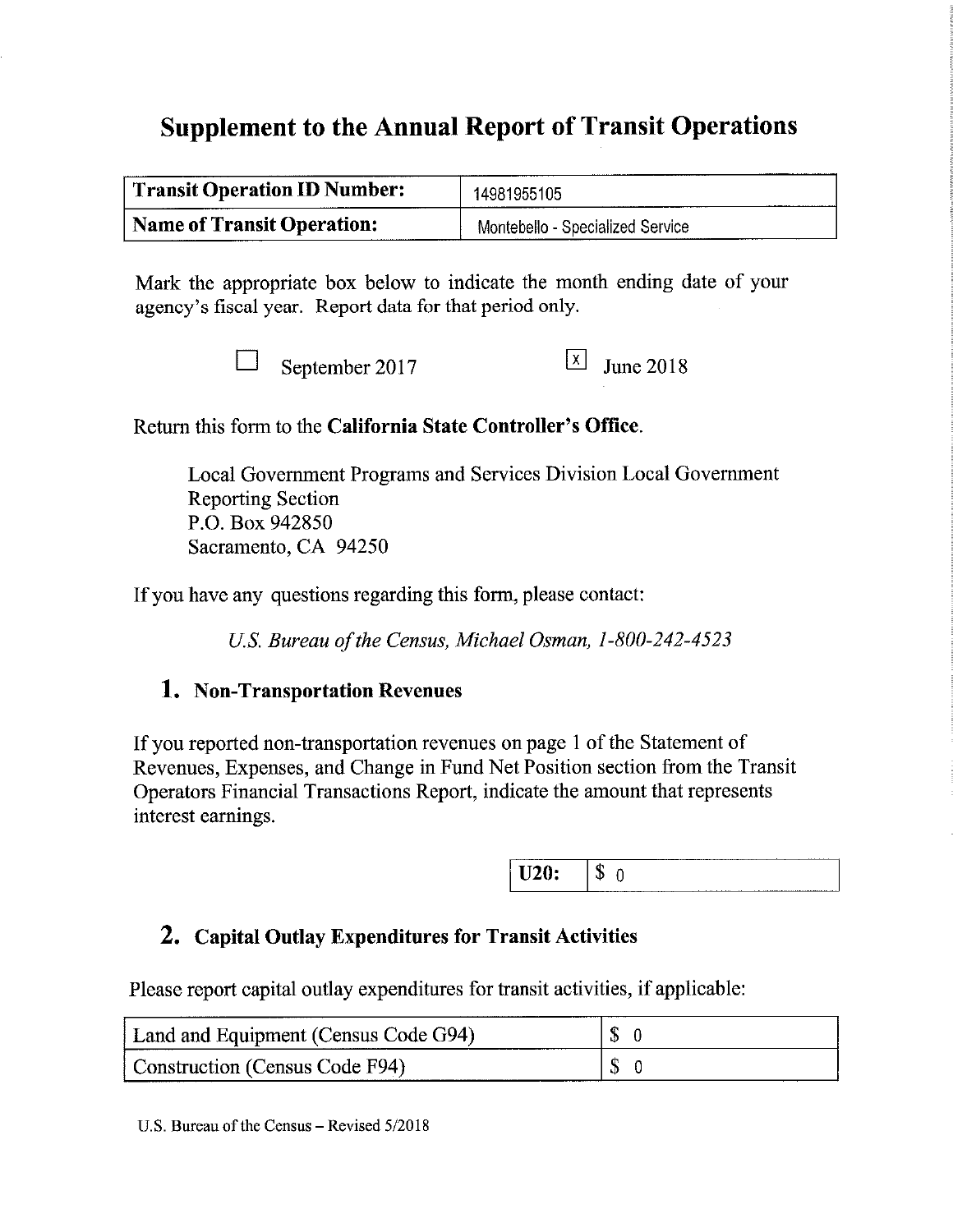Agency Name Montebello - Specialized Service<br>Transit Operators Financial Transactions Report<br>General Information

### Fiscal Year: 2018

|                         | <b>Members of the Governing Body</b>                                                                         |       |                                 |                                                                                                                                               |  |
|-------------------------|--------------------------------------------------------------------------------------------------------------|-------|---------------------------------|-----------------------------------------------------------------------------------------------------------------------------------------------|--|
|                         | <b>First Name</b>                                                                                            |       | M. I. Last Name                 | Title                                                                                                                                         |  |
| Chairperson             | Vanessa                                                                                                      |       | Delgado                         | Chairperson                                                                                                                                   |  |
| Member 1                | Jack                                                                                                         |       | Hadjinian                       | Member                                                                                                                                        |  |
| Member 2                | Art                                                                                                          |       | Barajas                         | Member                                                                                                                                        |  |
| Member 3                | Vivian                                                                                                       |       | Romero                          | Member                                                                                                                                        |  |
| Member 4                | William                                                                                                      |       | Molinari                        | Member                                                                                                                                        |  |
| Member                  |                                                                                                              |       |                                 |                                                                                                                                               |  |
| <b>Agency Officials</b> |                                                                                                              |       |                                 |                                                                                                                                               |  |
|                         | <b>First Name</b>                                                                                            | M. I. | Last Name                       | Telephone                                                                                                                                     |  |
| Transit<br>Manager      | $\overline{\text{Clay}}$                                                                                     | Τ     | Barrio                          | (323) 558-1625                                                                                                                                |  |
| Secretary               | none                                                                                                         |       | none                            |                                                                                                                                               |  |
| Fiscal<br>Officer       | William                                                                                                      |       | Quan                            | (323) 887-1429                                                                                                                                |  |
| Independent<br>Auditor  | Vazquez                                                                                                      |       | and Company                     | (213) 873-1700                                                                                                                                |  |
|                         |                                                                                                              |       |                                 |                                                                                                                                               |  |
| Report Prepared By      |                                                                                                              |       |                                 |                                                                                                                                               |  |
| Firm Name               | Vaquez & Company LLP                                                                                         |       |                                 |                                                                                                                                               |  |
| First Name              | Cristy                                                                                                       |       | M. I.<br>Last Name Canieda      |                                                                                                                                               |  |
| Title                   | Partner                                                                                                      |       | Telephone<br>$(213) 873 - 1700$ |                                                                                                                                               |  |
| Email                   | c_canieda@vasquezcpa.com                                                                                     |       | Fax No.<br>$(213)$ 373-1777     |                                                                                                                                               |  |
| <b>Mailing Address</b>  |                                                                                                              |       |                                 |                                                                                                                                               |  |
| Street 1                | 400 South Taylor Ave.                                                                                        |       |                                 | Has Address Changed?<br>□                                                                                                                     |  |
| Street 2                |                                                                                                              |       |                                 |                                                                                                                                               |  |
| City                    | Montebello                                                                                                   | State | Zip<br>90640<br><b>CA</b>       |                                                                                                                                               |  |
|                         | <b>Type of Service Provided</b>                                                                              |       |                                 |                                                                                                                                               |  |
|                         |                                                                                                              |       |                                 |                                                                                                                                               |  |
|                         | a separate report for each type of service.                                                                  |       |                                 | Check one box only. Those agencies providing a service to the general public and an exclusive service to the elderly or handicapped must file |  |
| 0                       | <b>General Public Use</b><br><b>Elderly Handicapped</b><br>$\circledcirc$                                    |       |                                 |                                                                                                                                               |  |
|                         | Does the report contain data from audited financial statements? • Yes                                        |       | $\circ$ No                      |                                                                                                                                               |  |
|                         | 1. Is this agency a component unit of a City or County (Choose one)? If "Yes", answer question 2.<br>See Yes |       |                                 | $^{\circ}$<br>No                                                                                                                              |  |
|                         |                                                                                                              |       |                                 |                                                                                                                                               |  |
|                         |                                                                                                              |       |                                 | 2. Is this agency a blended component unit (BCU) or a discretely presented component unit (DPCU) of a City or County (Choose one)? Refer      |  |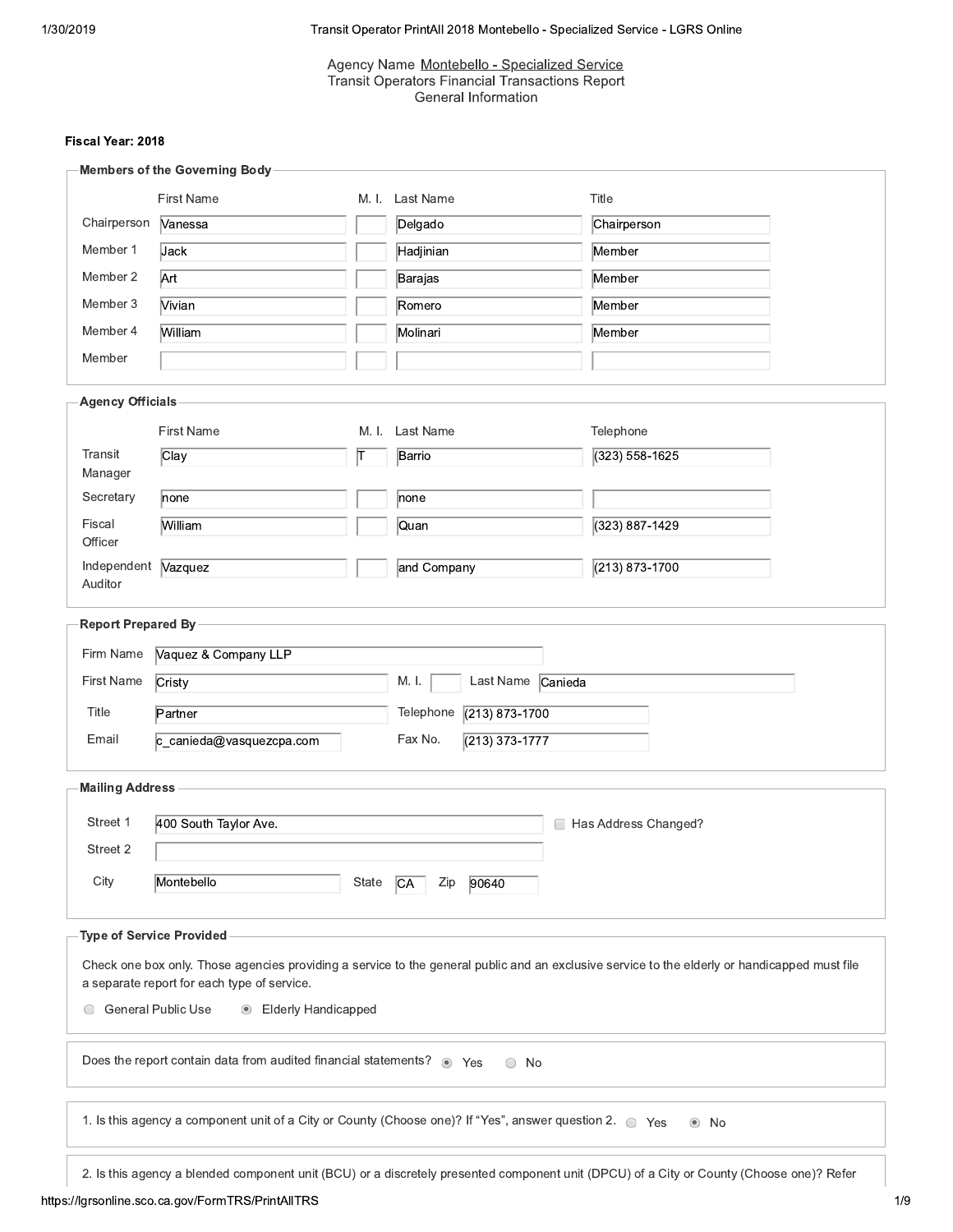| <b>BCU</b><br>$\bigcirc$                  | to the Financial Transactions Report (FTR) instructions for definitions of these terms. If the agency is a BCU, answer questions 3 - 5.<br><b>DPCU</b><br>$\bigcirc$ |
|-------------------------------------------|----------------------------------------------------------------------------------------------------------------------------------------------------------------------|
|                                           |                                                                                                                                                                      |
| (Choose one)?                             | 3. Is financial data of this BCU included in the financial statements or Comprehensive Annual Financial Report (CAFR) of a City or County                            |
| City<br>$\bigcirc$<br>$\circlearrowright$ | County                                                                                                                                                               |
|                                           | 4. In which City or County financial statements or CAFR is the financial data of this BCU included?                                                                  |
| City name:                                |                                                                                                                                                                      |
| County<br>name:                           |                                                                                                                                                                      |
|                                           | 5. Is financial data of this BCU included in the City or County FTR?<br>City<br>County<br>$\bigcirc$                                                                 |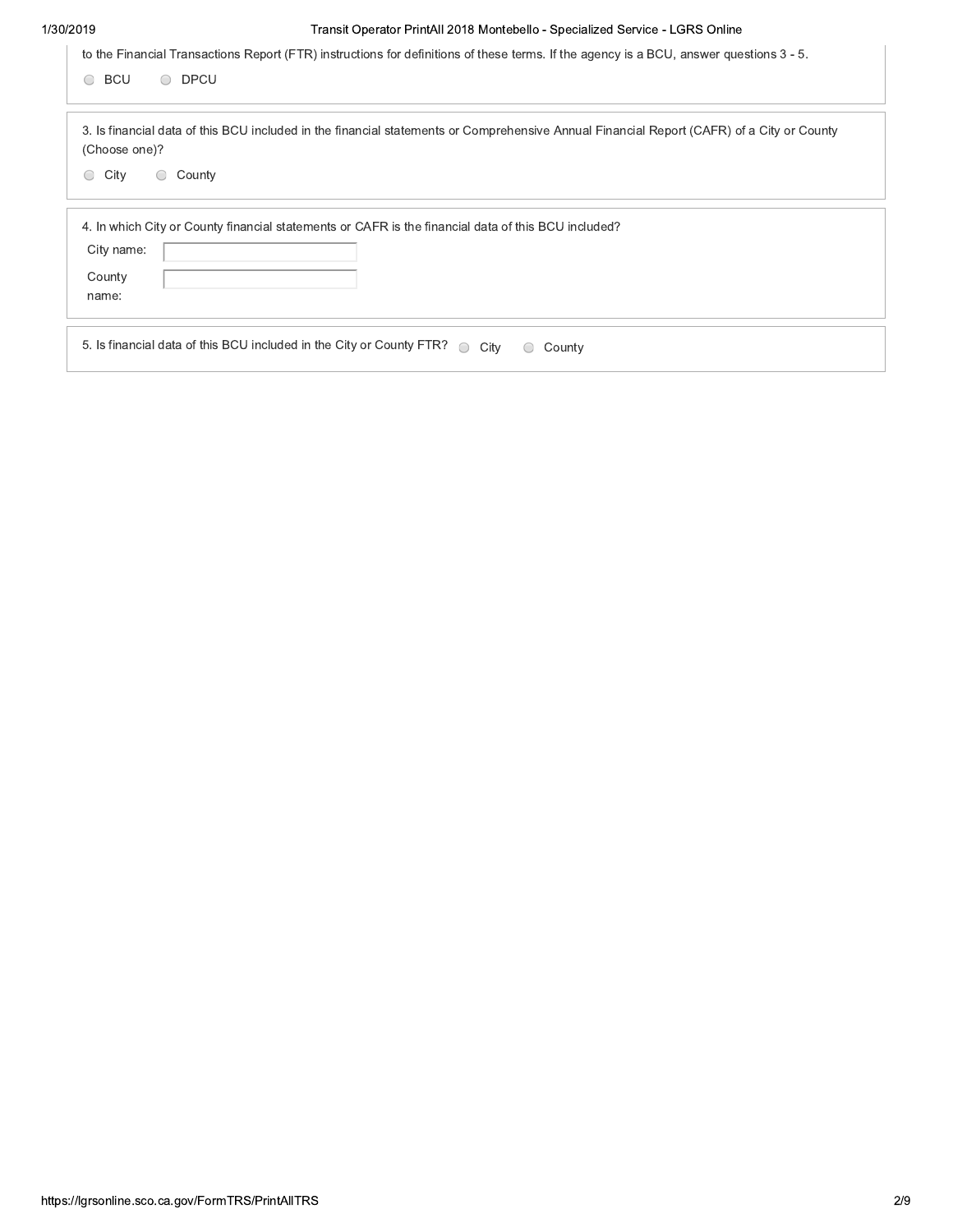### Transit Operator PrintAll 2018 Montebello - Specialized Service - LGRS Online

# Agency Name Montebello - Specialized Service<br>Transit Operators Financial Transactions Report<br>Statement of Revenues, Expenses, and Change in Fund Net Position

#### Fiscal Year: 2018

|                   |                                                               | <b>Actual</b>  | <b>Budget</b>  |
|-------------------|---------------------------------------------------------------|----------------|----------------|
|                   |                                                               | FY 2017 - 2018 | FY 2018 - 2019 |
|                   | <b>Operating Revenues</b>                                     |                |                |
| R01.              | Passenger Fares                                               | 24,658         | 18,963         |
| R02.              | Park-and-Ride Parking Revenues                                |                |                |
|                   | Nonpublic Transportation Revenues                             |                |                |
| R03.              | <b>School Bus Service Revenues</b>                            |                |                |
| R04.              | Other Nonpublic Transportation Revenues                       |                |                |
| R05.              | <b>Auxiliary Transportation Funds</b>                         |                |                |
| R06.              | Revenues Accrued through a Purchased Transportation Agreement |                |                |
| R07.              | Subsidy from Other Sectors of Operations                      |                |                |
| R08.              | <b>Other Operating Revenues</b>                               |                |                |
| R09.              | <b>Total Operating Revenues</b>                               | \$24,658       | \$18,963       |
|                   | <b>Operating Expenses</b>                                     |                |                |
|                   | Labor                                                         |                |                |
| R <sub>10</sub> . | Operators' Salaries and Wages                                 |                |                |
| R11.              | Other Salaries and Wages                                      |                |                |
| R <sub>12</sub> . | Fringe Benefits                                               |                |                |
| R <sub>13</sub> . | Services                                                      |                |                |
|                   | Materials and Supplies                                        |                |                |
| R <sub>14</sub> . | <b>Fuel and Lubricants</b>                                    |                |                |
| R <sub>15</sub> . | Tires and Tubes                                               |                |                |
| R <sub>16</sub> . | Other Materials and Supplies                                  |                |                |
| R <sub>17</sub> . | Utilities                                                     |                |                |
| R <sub>18</sub> . | Casualty and Liability Expenses                               |                |                |
| R <sub>19</sub> . | <b>Taxes</b>                                                  |                |                |
| R20.              | Purchased Transportation                                      | 453,722        | 450,000        |
| R21.              | <b>ADA Expenses</b>                                           |                |                |
| R22.              | Depreciation                                                  |                |                |
| R23.              | Amortization of Intangibles                                   |                |                |
| R24.              | <b>Other Operating Expenses</b>                               |                |                |
| R25.              | <b>Total Operating Expenses</b>                               | \$453,722      | \$450,000      |
| R26.              | <b>Operating Income (Loss)</b>                                | $-429,064$     | $-431,037$     |
|                   | <b>Nonoperating Revenues</b>                                  |                |                |
| R27.              | Directly Generated Dedicated Funds                            |                |                |
|                   | <b>Local Government Funds</b>                                 |                |                |
| R28.              | General Revenues of the Local Government                      |                |                |
| R29.              | Local Funds Dedicated to Transit at Their Source              | 429,064        | 431,037        |
| R30.              | Other Local Government Funds                                  |                |                |
|                   |                                                               |                |                |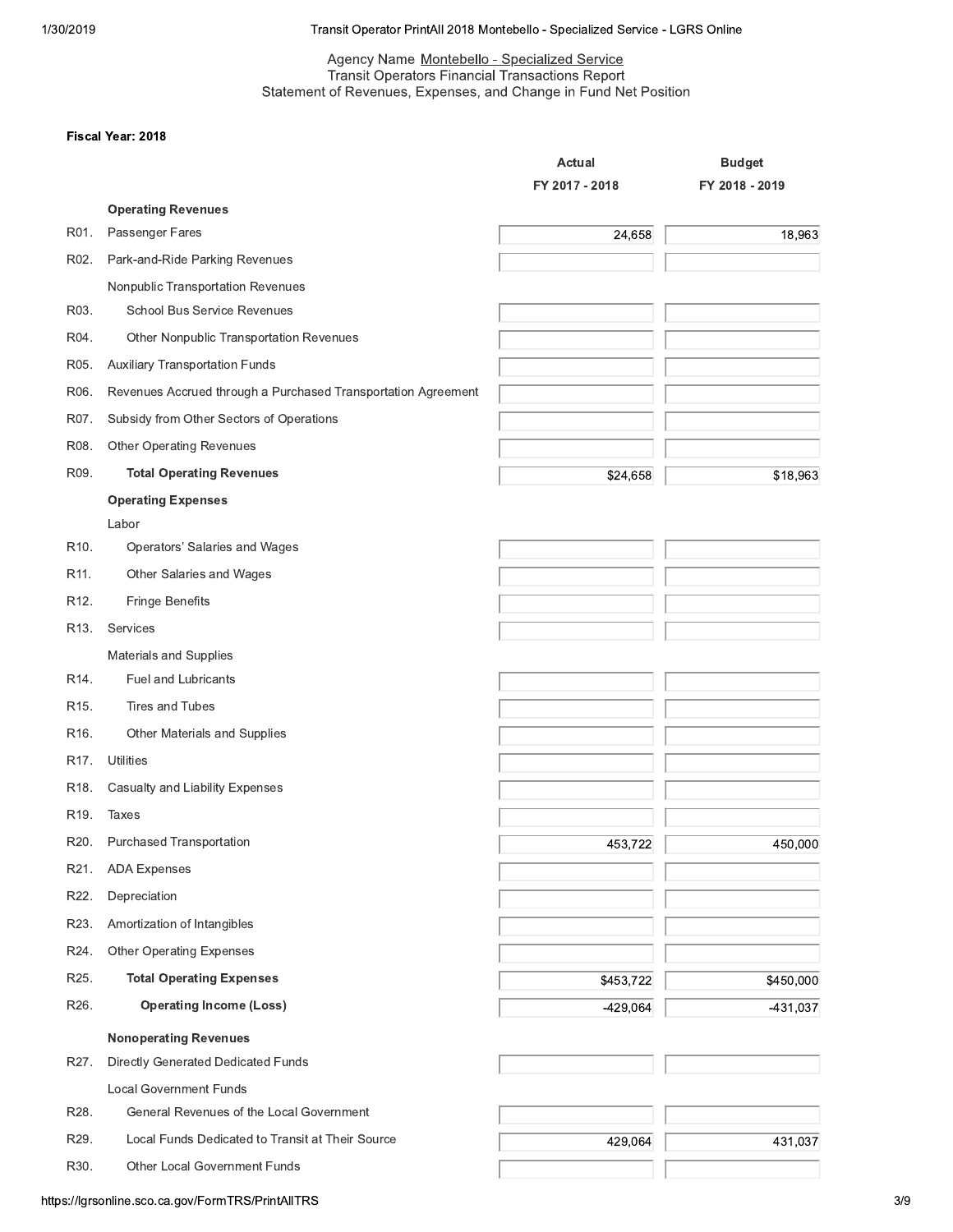|      | <b>State Government Funds</b>                                                                        |           |           |
|------|------------------------------------------------------------------------------------------------------|-----------|-----------|
| R31. | General Revenues of the State Government                                                             |           |           |
| R32. | Local Transportation Fund (LTF: TDA 1/4 Cent Sales Tax)                                              |           |           |
| R33. | State Transit Assistance Fund (STA: TDA - Diesel Fuel Sales Tax)                                     |           |           |
| R34. | Other State Government Funds                                                                         |           |           |
|      | <b>Federal Funds</b>                                                                                 |           |           |
| R35. | Funds for Operating Assistance                                                                       |           |           |
| R36. | Funds for Capital Assistance                                                                         |           |           |
| R37. | Funds for Capital Assistance Spent on Operations                                                     |           |           |
| R38. | <b>Other Federal Funds</b>                                                                           |           |           |
|      | Nonadded Revenues                                                                                    |           |           |
| R39. | <b>Contributed Services</b>                                                                          |           |           |
| R40. | Voluntary Nonexchange Transactions                                                                   |           |           |
| R41. | Sales and Disposals of Assets                                                                        |           |           |
| R42. | <b>Transportation Development Credits</b>                                                            |           |           |
| R43. | <b>Other Nonadded Revenues</b>                                                                       |           |           |
| R44. | <b>Total Recoveries</b>                                                                              |           |           |
| R45. | <b>Other Nonoperating Revenues</b>                                                                   |           |           |
| R46. | <b>Total Nonoperating Revenues</b>                                                                   | \$429,064 | \$431,037 |
|      | <b>Nonoperating Expenses</b>                                                                         |           |           |
| R47. | Interest Expense                                                                                     |           |           |
| R48. | <b>Operating Lease Expenses</b>                                                                      |           |           |
| R49. | <b>Capital Leases</b>                                                                                |           |           |
| R50. | Related Parties Lease Agreements                                                                     |           |           |
| R51. | Voluntary Nonexchange Transactions                                                                   |           |           |
| R52. | Loss on Disposal of Capital Assets                                                                   |           |           |
| R53. | <b>Other Nonoperating Expenses</b>                                                                   |           |           |
| R54. | <b>Total Nonoperating Expenses</b>                                                                   | \$0       | \$0       |
| R55. | Income (Loss) Before Capital Contributions, Transfers, and<br><b>Extraordinary and Special Items</b> | \$0       | \$0       |
| R56. | <b>Capital Contributions</b>                                                                         |           |           |
| R57. | <b>Transfers In</b>                                                                                  |           |           |
| R58. | <b>Transfers Out</b>                                                                                 |           |           |
|      | <b>Extraordinary and Special Items</b>                                                               |           |           |
| R59. | <b>Directly Generated Funds</b>                                                                      |           |           |
| R60. | <b>Local Government Funds</b>                                                                        |           |           |
| R61. | <b>State Government Funds</b>                                                                        |           |           |
| R62. | <b>Federal Funds</b>                                                                                 |           |           |
| R63. | Other Extraordinary and Special Items                                                                |           |           |
|      |                                                                                                      |           |           |
| R64. | <b>Total Extraordinary and Special Items</b>                                                         | 0         | 0         |
| R65. | <b>Change in Net Position</b>                                                                        | \$0       | \$0       |
| R66. | Net Position (Deficit), Beginning of Fiscal Year                                                     | 0         | 0         |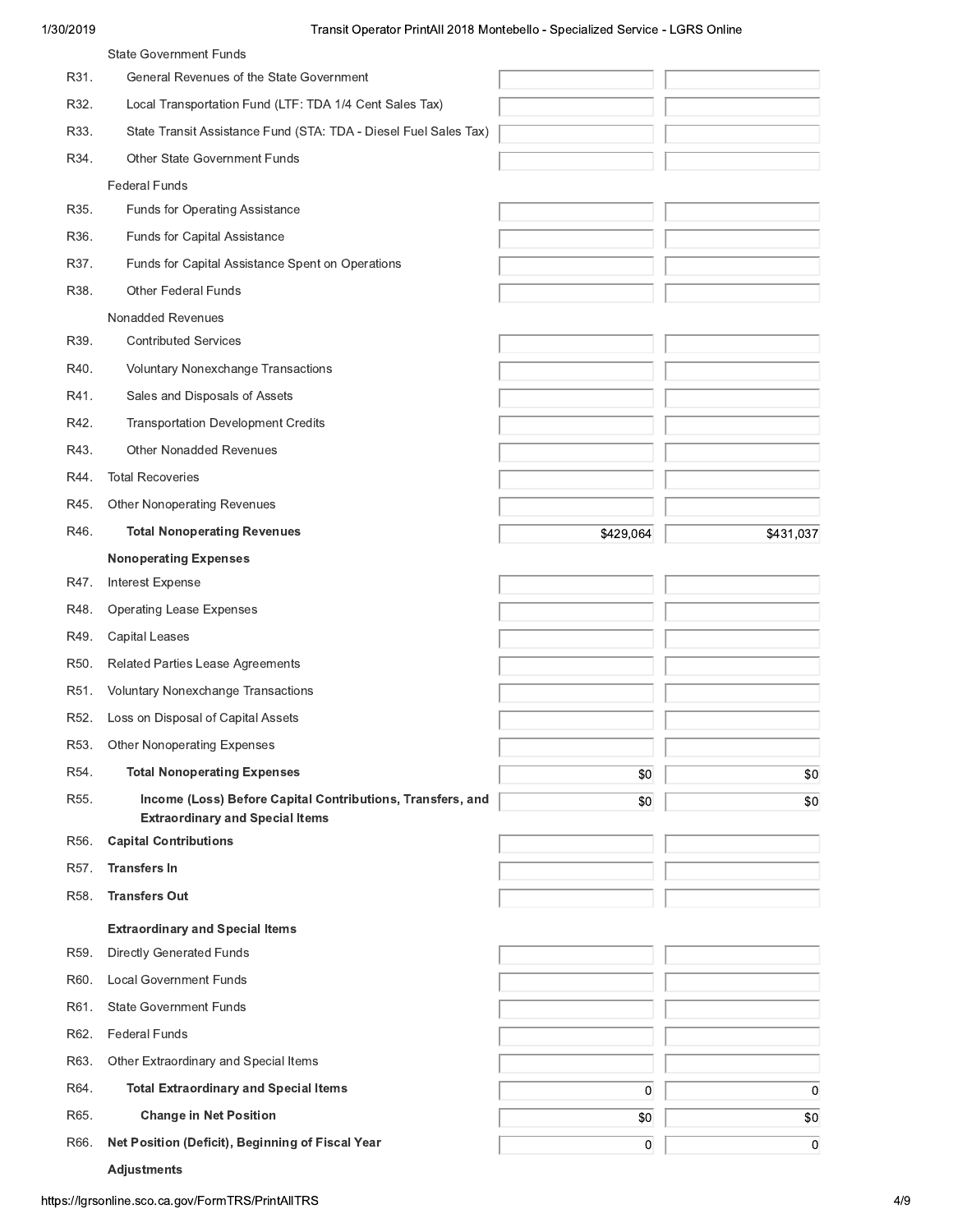|       | R67. Adjustments (Specify)                      |  |     |     |
|-------|-------------------------------------------------|--|-----|-----|
| R67a. |                                                 |  |     |     |
|       |                                                 |  |     | Add |
|       |                                                 |  |     |     |
|       | R68. Net Position (Deficit), End of Fiscal Year |  | \$0 | \$0 |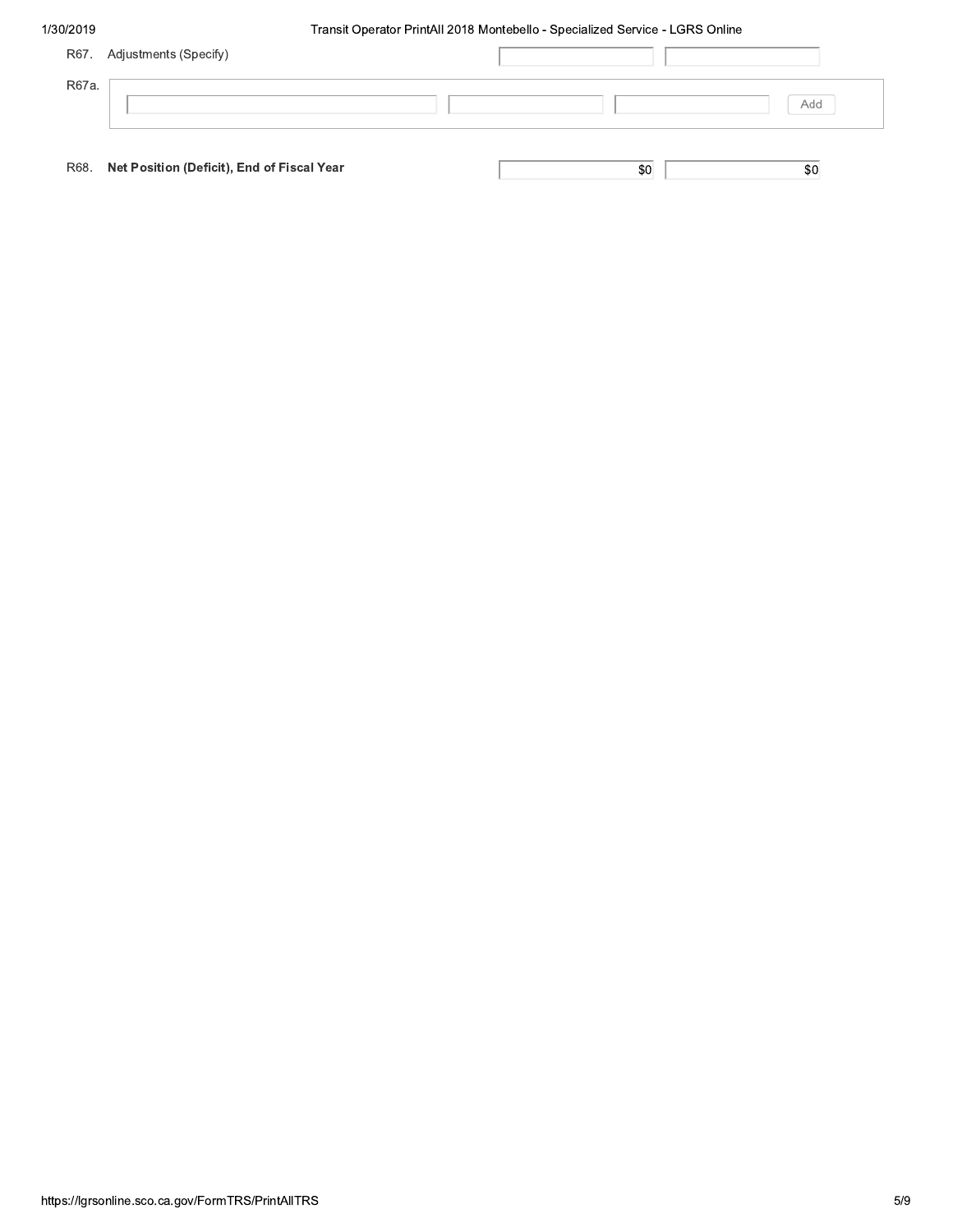# Agency Name <u>Montebello - Specialized Service</u><br>———————————————————— Transit Operator PrintAll 2018 Montebello<br>
Agency Name <u>Montebello - Speci</u><br>
Transit Operators Financial Trans<br>
Supplemental Operating<br>
Operating Data<br>
Motor Bus<br>
Heavy Rail Transit Operators Financial Transactions Report  $\tan$  Operating Data Operating Data

#### Fiscal Year: 2018

|                   |                                                              |                                           | Agency Name Montebello - Specialized Service<br><b>Transit Operators Financial Transactions Report</b><br><b>Supplemental Operating Data</b><br><b>Operating Data</b> |                                               |                    |                   |
|-------------------|--------------------------------------------------------------|-------------------------------------------|-----------------------------------------------------------------------------------------------------------------------------------------------------------------------|-----------------------------------------------|--------------------|-------------------|
|                   | Fiscal Year: 2018                                            |                                           |                                                                                                                                                                       |                                               |                    |                   |
|                   |                                                              | <b>Motor Bus</b>                          | <b>Heavy Rail</b>                                                                                                                                                     | <b>Light Rail</b>                             | <b>Trolley Bus</b> | <b>Ferry Boat</b> |
|                   | R01. Total Passengers - Annual                               |                                           |                                                                                                                                                                       |                                               |                    |                   |
|                   | <b>Actual Vehicle Revenue Hours - Annual</b>                 |                                           |                                                                                                                                                                       |                                               |                    |                   |
|                   | R02. Weekdays                                                |                                           |                                                                                                                                                                       |                                               |                    |                   |
|                   | R03. Saturdays                                               |                                           |                                                                                                                                                                       |                                               |                    |                   |
|                   | R04. Sundays                                                 |                                           |                                                                                                                                                                       |                                               |                    |                   |
| R05.              | <b>Total Actual Vehicle</b><br><b>Revenue Hours -</b>        |                                           |                                                                                                                                                                       |                                               |                    |                   |
|                   | Annual<br>R06. Total Actual Vehicle<br><b>Revenue Miles</b>  |                                           |                                                                                                                                                                       |                                               |                    |                   |
|                   | R07. Revenue Vehicle<br>Inventory                            |                                           |                                                                                                                                                                       |                                               |                    |                   |
|                   | Vehicles in Operation - Weekly                               |                                           |                                                                                                                                                                       |                                               |                    |                   |
|                   | R08. Weekdays - Middays                                      |                                           |                                                                                                                                                                       |                                               |                    |                   |
|                   | R09. Weekdays - Peak                                         |                                           |                                                                                                                                                                       |                                               |                    |                   |
|                   | R10. Saturday                                                |                                           |                                                                                                                                                                       |                                               |                    |                   |
|                   | R11. Sunday                                                  |                                           |                                                                                                                                                                       |                                               |                    |                   |
| R <sub>12</sub> . | <b>Total Vehicles in</b><br><b>Operation - Weekly</b>        |                                           |                                                                                                                                                                       |                                               |                    |                   |
|                   | R13. Total Employees -<br><b>Public and Contract</b>         |                                           |                                                                                                                                                                       |                                               |                    |                   |
|                   | R14. Date Service Began<br><b>Operations</b><br>(MM/DD/YYYY) |                                           |                                                                                                                                                                       |                                               |                    |                   |
|                   |                                                              | <b>Demand Response</b><br><b>Vehicles</b> | Vanpool                                                                                                                                                               | <b>Other Transportation</b><br>Mode (Specify) |                    |                   |
|                   | R15. Total Passengers - Annual                               | 77,152                                    |                                                                                                                                                                       |                                               |                    |                   |
|                   | <b>Actual Vehicle Revenue Hours - Annual</b>                 |                                           |                                                                                                                                                                       |                                               |                    |                   |
|                   | R16. Weekdays                                                | 4,743                                     |                                                                                                                                                                       |                                               |                    |                   |
|                   | R17. Saturdays                                               | 622                                       |                                                                                                                                                                       |                                               |                    |                   |
|                   | R18. Sundays                                                 | 470                                       |                                                                                                                                                                       |                                               |                    |                   |
| R <sub>19</sub> . | <b>Total Actual Vehicle</b><br>Revenue Hours -<br>Annual     | 5,835                                     |                                                                                                                                                                       |                                               |                    |                   |
|                   | R20. Total Actual Vehicle<br><b>Revenue Miles</b>            | 97,207                                    |                                                                                                                                                                       |                                               |                    |                   |
|                   | R21. Revenue Vehicle<br>Inventory                            | 40                                        |                                                                                                                                                                       |                                               |                    |                   |
|                   | <b>Vehicles in Operation - Weekly</b>                        |                                           |                                                                                                                                                                       |                                               |                    |                   |
|                   | R22. Weekdays - Middays                                      | 40                                        |                                                                                                                                                                       |                                               |                    |                   |
|                   | R23. Weekdays - Peak                                         | 40                                        |                                                                                                                                                                       |                                               |                    |                   |
|                   | R24. Saturday                                                | 40                                        |                                                                                                                                                                       |                                               |                    |                   |
|                   | s://lgrsonline.sco.ca.gov/FormTRS/PrintAllTRS                |                                           |                                                                                                                                                                       |                                               |                    | 6/9               |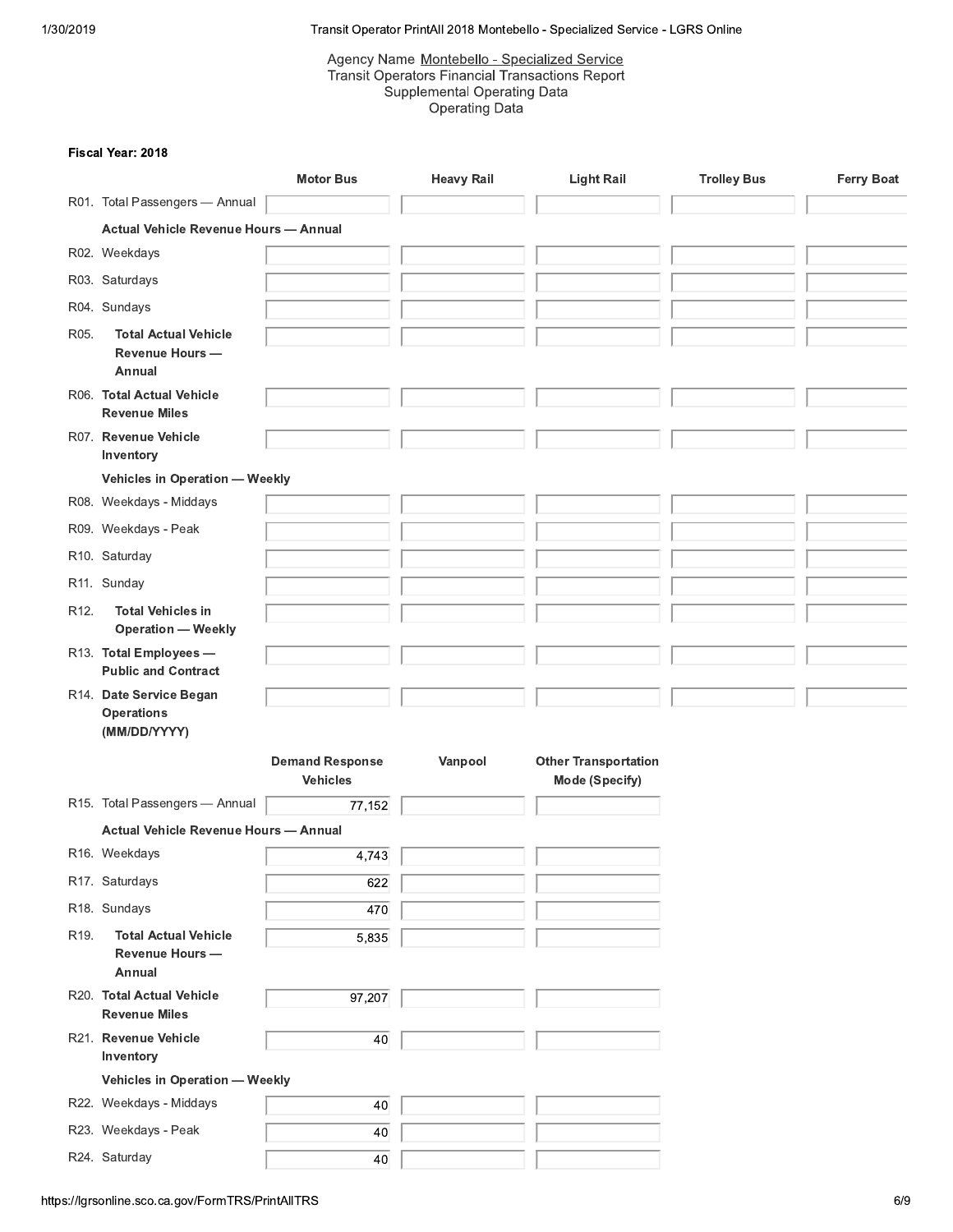| R25. Sunday                                                                | 40         |  |
|----------------------------------------------------------------------------|------------|--|
| <b>Total Vehicles in</b><br>R <sub>26</sub> .<br><b>Operation - Weekly</b> | 160        |  |
| R27. Total Employees -<br><b>Public and Contract</b>                       | 40         |  |
| R28. Date Service Began<br><b>Operations</b><br>(MM/DD/YYYY)               | 06/01/2007 |  |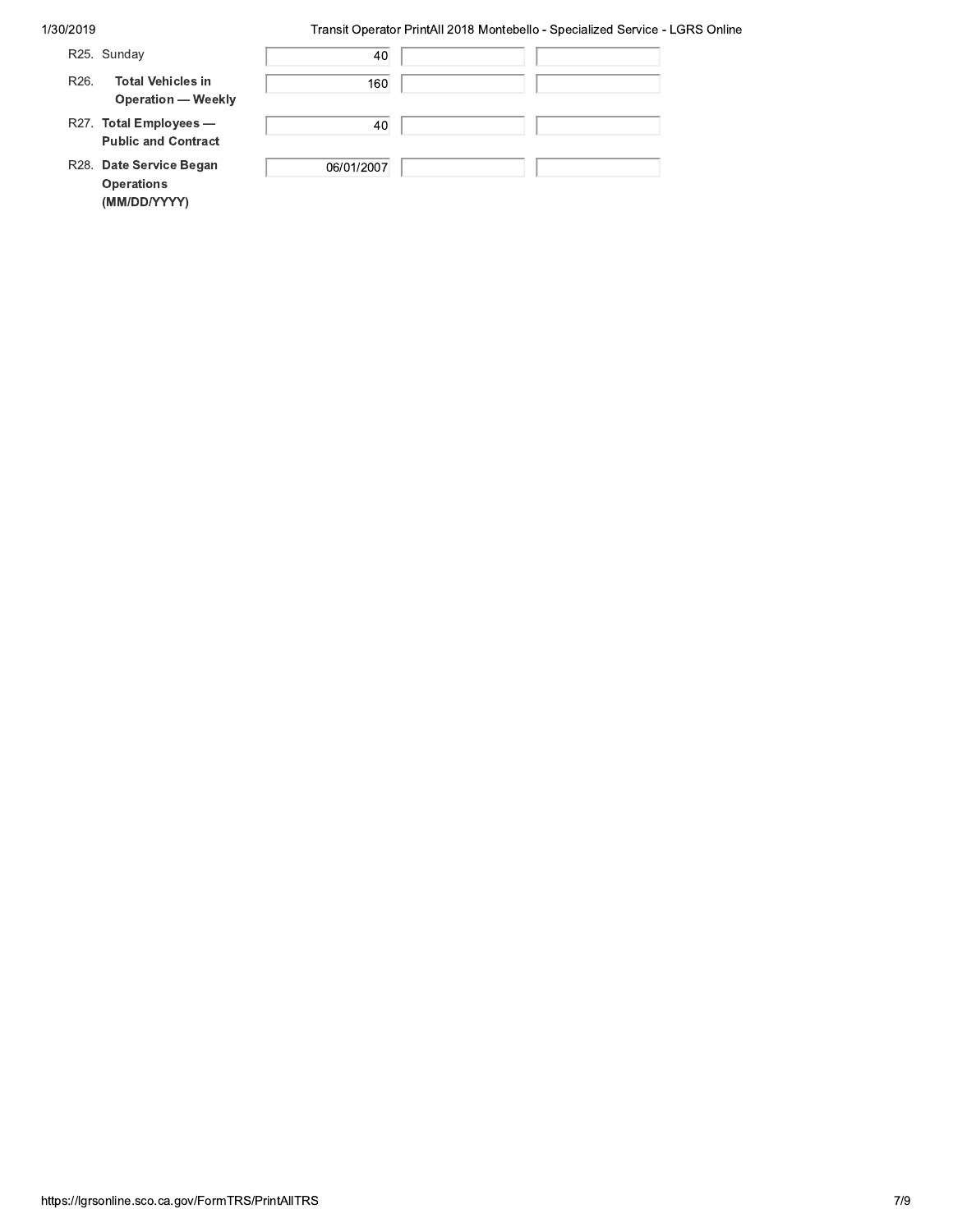sit Operator PrintAli 2018 Montebello - Specialized Service - LGRS Online

# Agency Name <u>Montebello - Specialized Service</u><br>———————————————————— Transit Operator PrintAll 2018 Montebello<br>
Agency Name <u>Montebello - Speci</u><br>
Transit Operators Financial Trans<br>
Operating Cost Exclusions and<br>
Operating Cost<br>
is the State Controller in determining the data necessions Transit Operators Financial Transactions Report Operating Cost Exclusions and Exemptions Operating Cost

#### Fiscal Year: 2018

ntAll 2018 Montebello - Specialized Service - LGRS<br>Montebello - Specialized Service<br>prises Financial Transactions Report<br>post Exclusions and Exemptions<br>Operating Cost<br>mining the data necessary for computing the ratio of<br>s The following statement will assist the State Controller in determining the data necessary for computing the ratio of fare revenues to operating Fiscal Year: 2018<br>
The following statement will assist the Statement<br>
costs. DO NOT enter depreciation or amo<br>
calculated.<br>
Expense Exclusions<br>
R01. Charter Service Expenses (PUC 99) Transit Operators Financial Transace<br>
Operating Cost Exclusions and E.<br>
Operating Cost<br>
tate Controller in determining the data necess<br>
ortization costs on this statement. These cos<br>
Agos 19247(a) rial Transactions Report<br>
ions and Exemptions<br>
Ig Cost<br>
edata necessary for computing the ratio of fart<br>
It. These costs are deducted automatically be costs. DO NOT enter depreciation or amortization costs on this statement. These costs are deducted automatically before any ratios are Operating C<br>
atement will assist the State Controller in deterformed and the State Controller in determed and the State Controller in determined and the State Controller in the State Controller and State Controller State C "

' ions and Exemptions<br>g Cost<br>data necessary for computing the ratio of fare revenues<br>t. These costs are deducted automatically before any rationally<br>define any rational control of the set of the set of the set of the set of calculated.

#### **Expense Exclusions**

|                   | <b>Expense Exclusions</b>                                                          |           |
|-------------------|------------------------------------------------------------------------------------|-----------|
| R01.              | Charter Service Expenses (PUC 99247(a))                                            |           |
| R02.              | Vehicle Lease Expenses (PUC 99247(a))                                              |           |
| R03.              | Commuter Rail Services Expenses (PUC 99247(a))                                     |           |
|                   | <b>Expense Exemptions</b>                                                          |           |
| R04.              | Exempted Services Extension and Ridesharing Expenses (PUC 99268.8 and<br>99268.16) |           |
| R05.              | Paratransit Services - ADA of 1990 (PUC 99268.17)                                  |           |
| R06.              | <b>Total Expense Exclusions and Exemptions</b>                                     |           |
|                   | <b>Excluded Revenues - Per Extension of Service</b>                                |           |
| R07.              | Fare Revenues (California Code of Regulations 6633.8)                              |           |
|                   | <b>Included Revenues</b>                                                           |           |
| R08.              | Fare Revenues Supplemented by Local Funds (PUC 99268.19)                           |           |
| R09.              | <b>Total Fares</b>                                                                 | \$24,658  |
| R <sub>10</sub> . | <b>Total Expenses</b>                                                              | \$453,722 |
| R <sub>11</sub> . | Depreciation and Amortization                                                      | $\Omega$  |
| R <sub>12</sub> . | <b>Total Expenses (Excluding Depreciation and Amortization)</b>                    | \$453,722 |
| R <sub>13</sub> . | <b>Total Expense Exclusions and Exemptions</b>                                     | \$0       |
| R <sub>14</sub> . | <b>Fare Box Ratio</b>                                                              | 5.43%     |